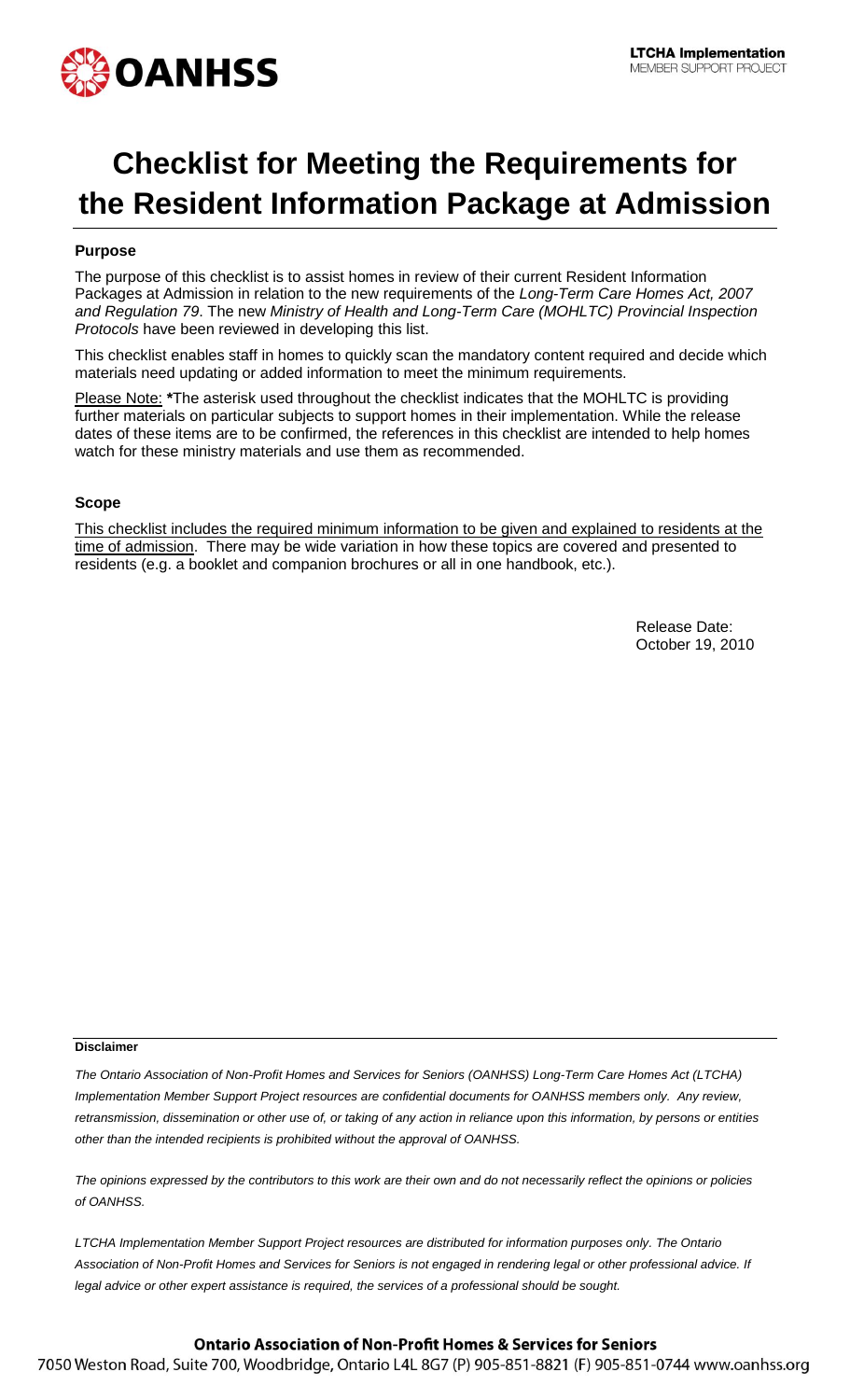# **Checklist for Meeting the Requirements for the Resident Information Package at Admission**

| <b>Mandatory Content</b><br><b>Required in the</b><br><b>Resident Information</b><br>Package at<br><b>Admission</b> |                                                          | <b>Reference</b><br>to Act,<br>Legislation,<br><b>Inspection</b><br><b>Protocols</b><br>$(\mathsf{IP})$<br>IP numbers<br>relate only to<br>the Admission<br>Process<br>Inspection<br>Protocol<br>document | <b>Description</b>                                                                                                                                                                                                                                                                                                                                                                                                                                                                                                                                                                                                                                                                                                                                     | <b>Status</b><br>C=Content present<br>and complete<br>R= Content needs<br>revision<br>N=No content;<br>needs to be created |
|---------------------------------------------------------------------------------------------------------------------|----------------------------------------------------------|-----------------------------------------------------------------------------------------------------------------------------------------------------------------------------------------------------------|--------------------------------------------------------------------------------------------------------------------------------------------------------------------------------------------------------------------------------------------------------------------------------------------------------------------------------------------------------------------------------------------------------------------------------------------------------------------------------------------------------------------------------------------------------------------------------------------------------------------------------------------------------------------------------------------------------------------------------------------------------|----------------------------------------------------------------------------------------------------------------------------|
| 1.                                                                                                                  | <b>Residents' Bill of</b><br><b>Rights</b>               | Act s.3 (1)<br>Act s.78 $(2)(a)$<br>IP #8                                                                                                                                                                 | The rights have been clarified and expanded<br>(from the previous MOHLTC version)<br>therefore, it is important that the Residents'<br>Bill of Rights be updated.<br>*A hard copy poster is being provided by the<br>Ministry - release date TBC. An electronic<br>version is available at www.ltchomes.net but<br>it is not in the required 16 font format. It can<br>be downloaded and used until the final one<br>arrives. Also see MOHLTC Plain Language<br>Guide - release date TBC.                                                                                                                                                                                                                                                              |                                                                                                                            |
| 2.                                                                                                                  | <b>Mission Statement</b>                                 | Act $s.4(1)(2)$<br>Act s.1<br>Act s.78 $(2)(b)$<br>IP#9                                                                                                                                                   | The mission statement must set out the<br>principles, purpose and philosophy of care of<br>the home.<br>The mission statement must be consistent<br>with the legislated fundamental principle, i.e.<br>the long-term care home is primarily the<br>home of its residents and is to be operated so<br>that it is a place where they may live with<br>dignity and in security, safety and comfort and<br>have their physical, psychological, social,<br>spiritual and cultural needs adequately met.<br>It must be consistent with the Residents' Bill<br>of Rights.<br>Multi-facility organizations must ensure that<br>there is a mission statement for each long-<br>term care home.<br>Note this requirement is not in effect until July<br>1, 2011. |                                                                                                                            |
| 3.                                                                                                                  | Name and phone #<br>of licensee                          | Act s.78 (2)(h)<br>IP #13                                                                                                                                                                                 | This contact point should be the signatory of<br>the agreement with MOHLTC/Local Health<br>Integration Network (LHIN) for the long-term<br>care home.                                                                                                                                                                                                                                                                                                                                                                                                                                                                                                                                                                                                  |                                                                                                                            |
|                                                                                                                     | <b>Resident Charges - Accommodation</b>                  |                                                                                                                                                                                                           |                                                                                                                                                                                                                                                                                                                                                                                                                                                                                                                                                                                                                                                                                                                                                        |                                                                                                                            |
| 4.                                                                                                                  | <b>Statement of the</b>                                  | Act s.91 (1)                                                                                                                                                                                              | Include the regulated charges for the three                                                                                                                                                                                                                                                                                                                                                                                                                                                                                                                                                                                                                                                                                                            |                                                                                                                            |
|                                                                                                                     | maximum amount<br>that a resident can                    | Act s.78 (2)(i)                                                                                                                                                                                           | classes of accommodation.                                                                                                                                                                                                                                                                                                                                                                                                                                                                                                                                                                                                                                                                                                                              |                                                                                                                            |
|                                                                                                                     | be charged for each<br>type of                           | Reg. 246                                                                                                                                                                                                  |                                                                                                                                                                                                                                                                                                                                                                                                                                                                                                                                                                                                                                                                                                                                                        |                                                                                                                            |
|                                                                                                                     | accommodation<br>offered in the long-<br>term care home. | Reg. 247<br>IP #16                                                                                                                                                                                        |                                                                                                                                                                                                                                                                                                                                                                                                                                                                                                                                                                                                                                                                                                                                                        |                                                                                                                            |
| 5.                                                                                                                  | <b>Statement of the</b>                                  | Act s.78 $(2)(j)$                                                                                                                                                                                         | There is language in Regulation 248 that can                                                                                                                                                                                                                                                                                                                                                                                                                                                                                                                                                                                                                                                                                                           |                                                                                                                            |
|                                                                                                                     | availability of rate                                     | Reg. 224 (1)                                                                                                                                                                                              | be used.                                                                                                                                                                                                                                                                                                                                                                                                                                                                                                                                                                                                                                                                                                                                               |                                                                                                                            |
|                                                                                                                     | reductions for basic<br>accommodation.                   | (4)                                                                                                                                                                                                       | *MOHLTC to provide a document with the                                                                                                                                                                                                                                                                                                                                                                                                                                                                                                                                                                                                                                                                                                                 |                                                                                                                            |
|                                                                                                                     |                                                          | Reg. 248<br>IP #19                                                                                                                                                                                        | language for homes to use to explain the rate<br>reduction application process and homes'<br>obligations in this area.                                                                                                                                                                                                                                                                                                                                                                                                                                                                                                                                                                                                                                 |                                                                                                                            |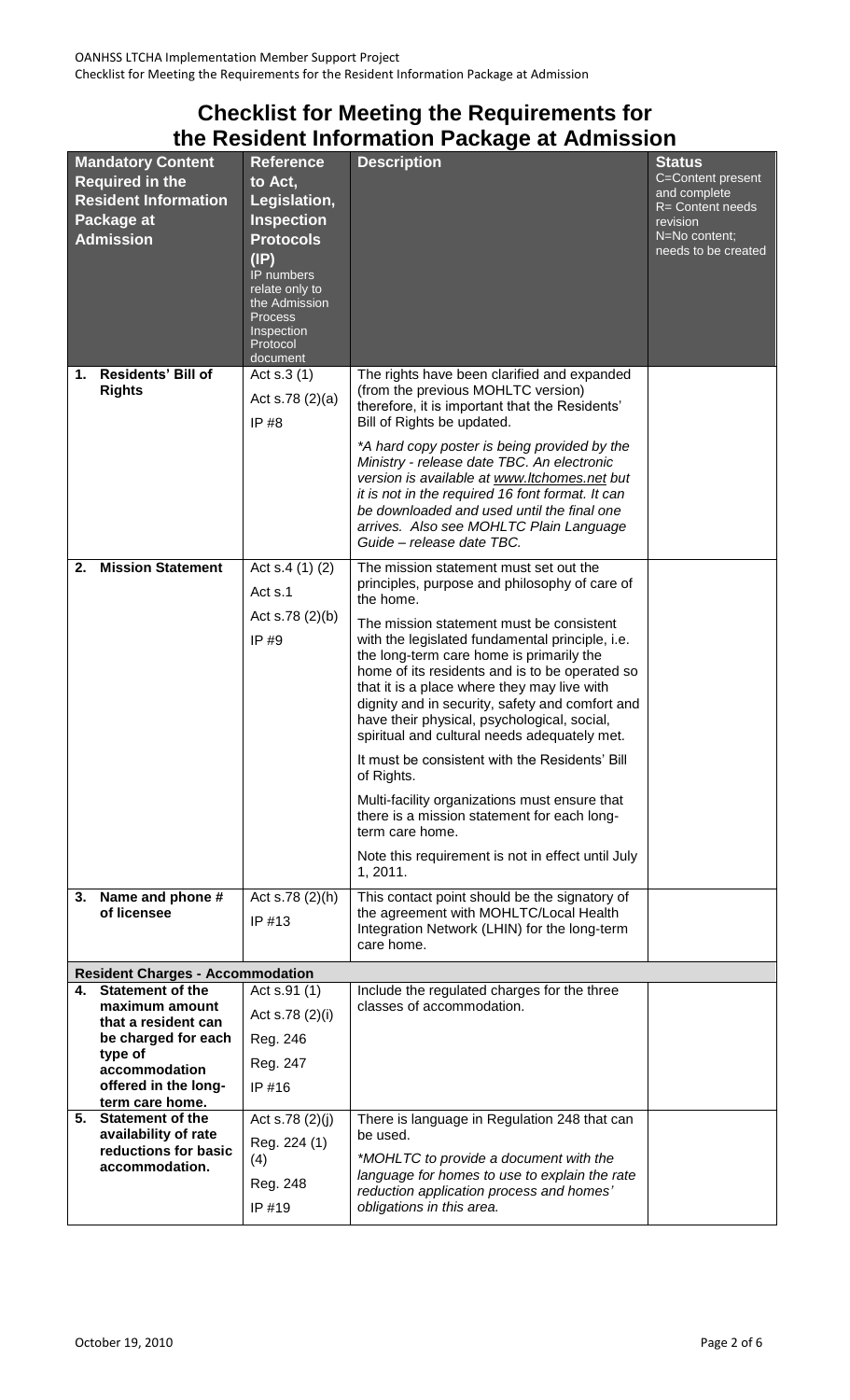| <b>Mandatory Content</b><br><b>Required in the</b><br><b>Resident Information</b><br>Package at<br><b>Admission</b> |                                                                                                                                                                                                                                      | <b>Reference</b><br>to Act,<br>Legislation,<br><b>Inspection</b><br><b>Protocols</b><br>(IP)<br>IP numbers<br>relate only to<br>the Admission<br>Process<br>Inspection<br>Protocol<br>document | <b>Description</b>                                                                                                                                                                        | <b>Status</b><br>C=Content present<br>and complete<br>R= Content needs<br>revision<br>N=No content;<br>needs to be created |
|---------------------------------------------------------------------------------------------------------------------|--------------------------------------------------------------------------------------------------------------------------------------------------------------------------------------------------------------------------------------|------------------------------------------------------------------------------------------------------------------------------------------------------------------------------------------------|-------------------------------------------------------------------------------------------------------------------------------------------------------------------------------------------|----------------------------------------------------------------------------------------------------------------------------|
| 6.                                                                                                                  | Outline of the<br>process to apply for<br>a basic<br>accommodation<br>rate reduction.                                                                                                                                                | Act s.78 $(2)(j)$<br>Reg. 224 (1)<br>(4)<br>IP #19                                                                                                                                             | Who to speak to, hours they are available,<br>contact information and how to contact them<br>(phone, email, address).                                                                     |                                                                                                                            |
|                                                                                                                     | 7. Information about<br>the documents<br>required to apply for<br>a rate reduction.                                                                                                                                                  | Act s.78 $(2)(j)$<br>Reg. 224 (1)<br>(4)<br>IP #19                                                                                                                                             | Explain what is required to qualify for a rate<br>reduction, e.g. Notice of Assessment under<br>the Income Tax Act. Include the process for<br>submitting the request.                    |                                                                                                                            |
| 8.                                                                                                                  | List of basic care,<br>programs and<br>services provided to<br>residents at no<br>additional cost to<br>the resident.                                                                                                                | Act s.78 (2)(k)<br>Reg. 224 (1)<br>(5)<br>IP #21<br>IP #17                                                                                                                                     | Include what is paid for by ministry funding<br>and what is covered by the resident's<br>accommodation payment.<br>Note: Refer to OANHSS Model<br>Accommodation Agreement.                |                                                                                                                            |
| 9.                                                                                                                  | List of goods and<br>services for which<br>the resident will not<br>be charged.                                                                                                                                                      | Act s.78 (2)<br>IP #21                                                                                                                                                                         | Include health care and accommodation good<br>and services.<br>Note: Refer to OANHSS Model<br>Accommodation Agreement.                                                                    |                                                                                                                            |
|                                                                                                                     | 10. Statement that the<br>resident will be<br>charged the rate for<br>basic<br>accommodation and<br>that they are<br>obligated to pay for<br>basic<br>accommodation<br>unless there is an<br>agreement to pay<br>the preferred rate. | Act s 78 (2)(i)<br>Reg. 224 (1)<br>IP# 18                                                                                                                                                      | Note: Refer to OANHSS Model<br>Accommodation Agreement.                                                                                                                                   |                                                                                                                            |
|                                                                                                                     | 11. Statement that in<br>order to charge a<br>resident for<br>preferred<br>accommodation an<br>agreement to pay<br>preferred<br>accommodation is<br>required.                                                                        | Act s.78 (2)<br>IP #16                                                                                                                                                                         | Refer to the clause in the resident<br>accommodation agreement which identifies<br>that they must have agreed to the preferred<br>type/class of accommodation and the<br>associated rate. |                                                                                                                            |
|                                                                                                                     | 12. Statement regarding<br>the allowable rate<br>for preferred<br>accommodation<br>when it is provided.                                                                                                                              | Act s.78 (2)(i)<br>IP #18                                                                                                                                                                      | The maximum amount is regulated by the<br>MOHLTC or if no amount is set or regulated<br>by the MOHLTC, the amount charged by the<br>home must be reasonable.                              |                                                                                                                            |
|                                                                                                                     | 13. Statement that the<br>resident is<br>responsible for<br>accommodation<br>charges during<br>absences.                                                                                                                             | Act s.78 $(2)(j)$<br>Reg. 224 (1)<br>(3)<br>IP #20                                                                                                                                             | Include medical, psychiatric, vacation and<br>casual leaves and note that this is one of the<br>clauses within the accommodation agreement<br>signed by the resident.                     |                                                                                                                            |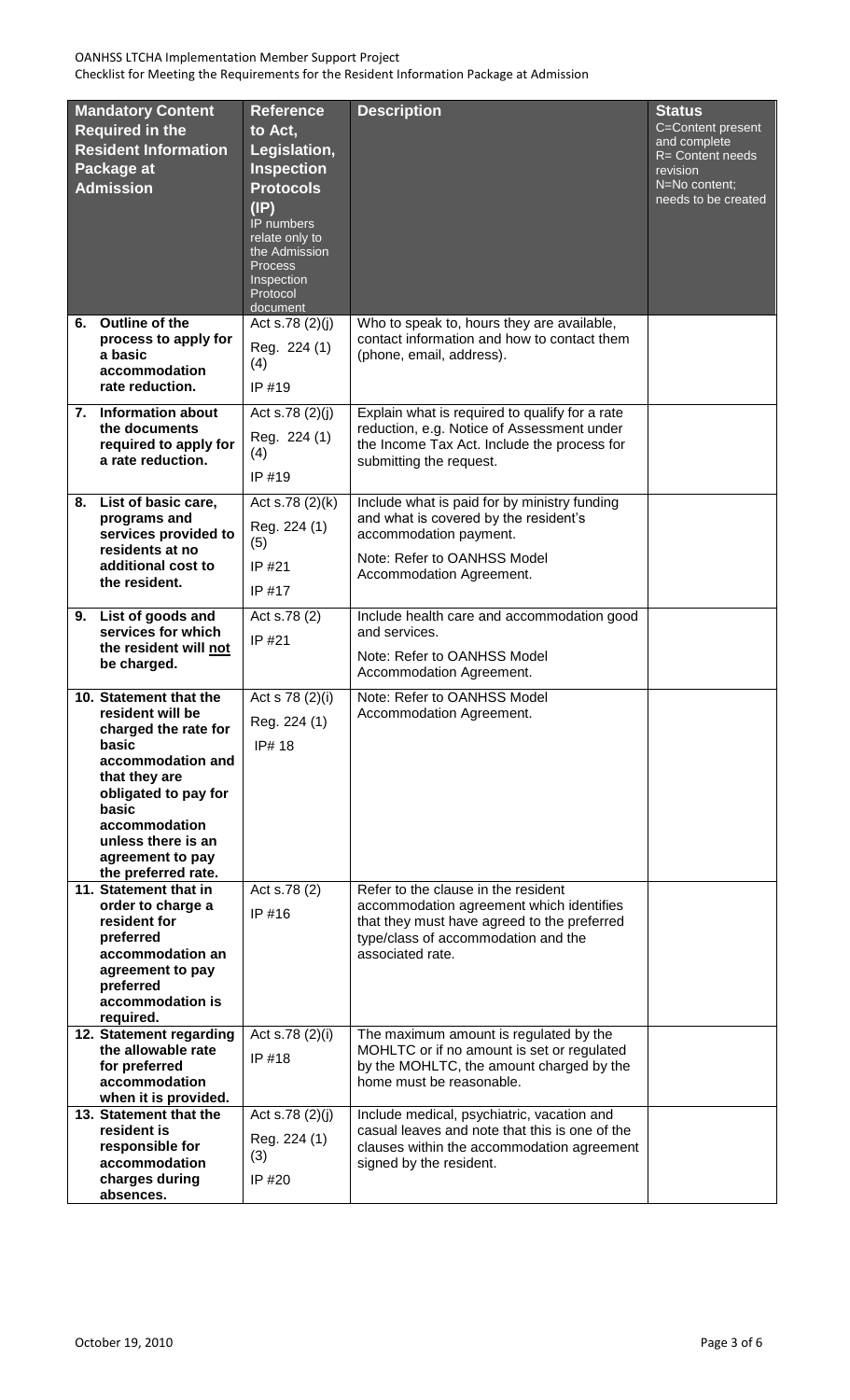| <b>Mandatory Content</b><br><b>Required in the</b><br><b>Resident Information</b><br>Package at<br><b>Admission</b>                                                                                                                                                                                                                                                                        | <b>Reference</b><br>to Act,<br>Legislation,<br><b>Inspection</b><br><b>Protocols</b><br>(IP)<br>IP numbers<br>relate only to<br>the Admission<br><b>Process</b><br>Inspection<br>Protocol<br>document | <b>Description</b>                                                                                                                                                                                                                                                                                                                                                                                                                        | <b>Status</b><br>C=Content present<br>and complete<br>R= Content needs<br>revision<br>N=No content;<br>needs to be created |
|--------------------------------------------------------------------------------------------------------------------------------------------------------------------------------------------------------------------------------------------------------------------------------------------------------------------------------------------------------------------------------------------|-------------------------------------------------------------------------------------------------------------------------------------------------------------------------------------------------------|-------------------------------------------------------------------------------------------------------------------------------------------------------------------------------------------------------------------------------------------------------------------------------------------------------------------------------------------------------------------------------------------------------------------------------------------|----------------------------------------------------------------------------------------------------------------------------|
| 14. Statement that<br>residents are not<br>required to<br>purchase care,<br>services, programs<br>or goods from the<br>licensee and may<br>purchase such<br>things from other<br>providers, subject<br>to any restrictions<br>by the licensee,<br>under the<br>regulations, with<br>respect to the<br>supply of drugs.                                                                     | Act s.78 (2)(m)<br>IP #23                                                                                                                                                                             | Include that in order for the resident to<br>purchase goods and services from the home<br>there must be a signed and certified<br>agreement for those goods and services and<br>that the resident will only be charged when<br>those goods and services are provided.<br>With respect to drugs, refers to non-Ontario<br>Drug Benefit (ODB) or alternative medicines<br>that are not covered and that the resident is<br>expected to pay. |                                                                                                                            |
| 15. Statement that the<br>resident will only be<br>charged for goods<br>and services other<br>than<br>accommodation<br>when there is an<br>agreement related<br>to those goods and<br>services.                                                                                                                                                                                            | Act s.78 $(2)$<br>No specific IP<br>but required<br>by the Act                                                                                                                                        | Include information that this is a separate<br>agreement for the additional services.                                                                                                                                                                                                                                                                                                                                                     |                                                                                                                            |
| 16. Statement that<br>residents may<br>purchase other<br>goods and services<br>and are not required<br>to purchase care,<br>services, programs<br>or goods from the<br>licensee. Statement<br>that they may<br>purchase such<br>things from other<br>providers, subject<br>to any restrictions<br>by the licensee,<br>under the<br>regulations, with<br>respect to the<br>supply of drugs. | Act s.78 $(2)(m)$<br>IP #23                                                                                                                                                                           |                                                                                                                                                                                                                                                                                                                                                                                                                                           |                                                                                                                            |
| 17. List of optional<br>Services.<br>18. Prices of optional                                                                                                                                                                                                                                                                                                                                | Act s.78 (2)(l)<br>IP #23<br>Act s.78 (2)(l)                                                                                                                                                          | Name all types of optional/additional services<br>available in the home.<br>Include current prices for each unit of the                                                                                                                                                                                                                                                                                                                   |                                                                                                                            |
| services.                                                                                                                                                                                                                                                                                                                                                                                  | IP #23                                                                                                                                                                                                | optional service as set out in the separate<br>agreement.                                                                                                                                                                                                                                                                                                                                                                                 |                                                                                                                            |
| <b>Health Care Services</b>                                                                                                                                                                                                                                                                                                                                                                |                                                                                                                                                                                                       |                                                                                                                                                                                                                                                                                                                                                                                                                                           |                                                                                                                            |
| 19. Statement that the<br>resident may retain<br>their own physician<br>or RN Extended<br>Class (e.g. Nurse<br>Practitioner).                                                                                                                                                                                                                                                              | Reg. 224 (1)<br>IP #26                                                                                                                                                                                | Include the expectation that if residents<br>choose to retain their own primary care<br>provider (MD or RN Extended Class usually<br>called Nurse Practitioners), that these<br>practitioners must meet the individual home's<br>standards.                                                                                                                                                                                               |                                                                                                                            |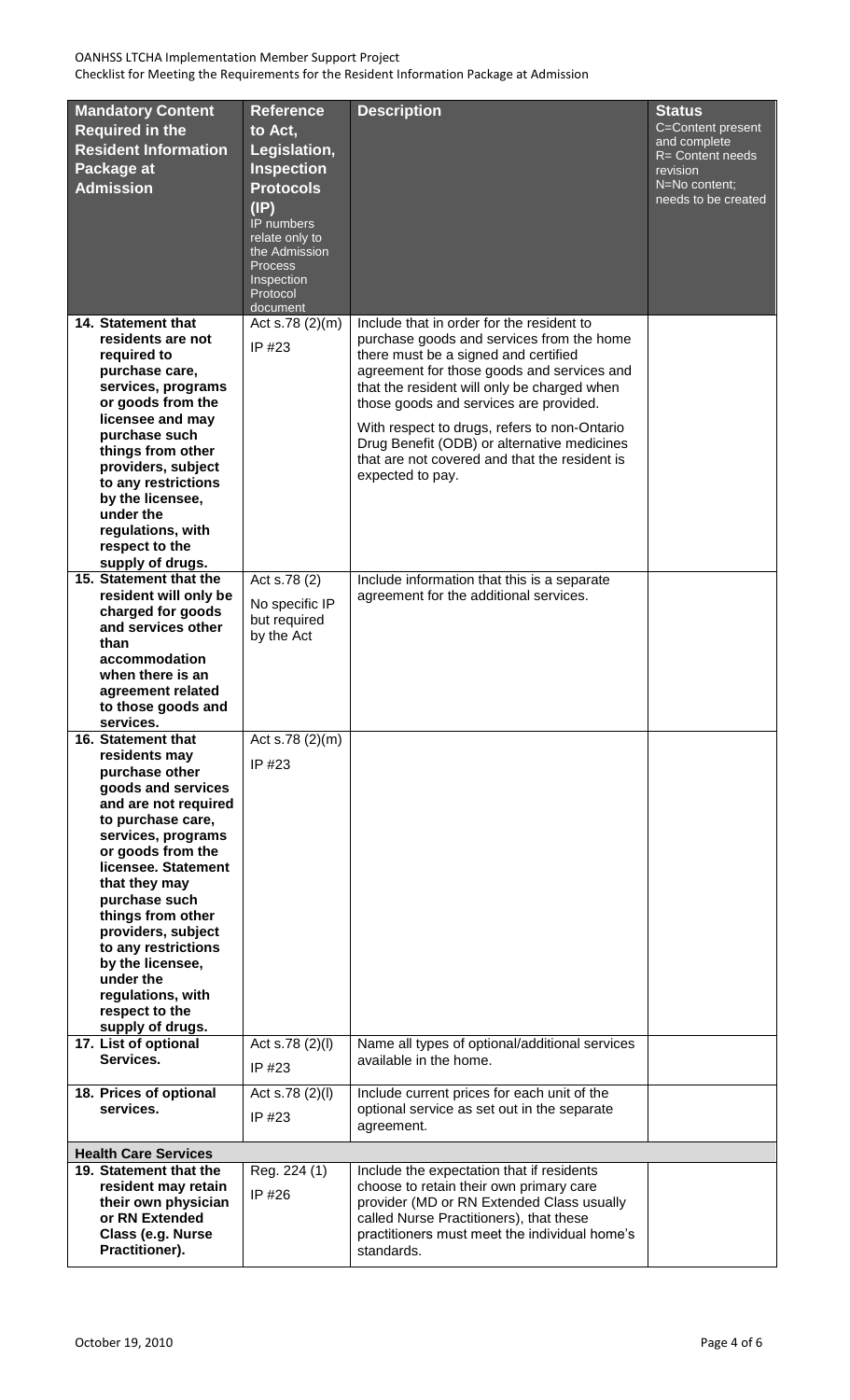| <b>Mandatory Content</b><br><b>Required in the</b><br><b>Resident Information</b><br>Package at<br><b>Admission</b>                                                     | <b>Reference</b><br>to Act,<br>Legislation,<br><b>Inspection</b><br><b>Protocols</b><br>(IP)<br>IP numbers<br>relate only to<br>the Admission<br><b>Process</b><br>Inspection<br>Protocol<br>document | <b>Description</b>                                                                                                                                                                                                    | <b>Status</b><br>C=Content present<br>and complete<br>R= Content needs<br>revision<br>N=No content;<br>needs to be created |
|-------------------------------------------------------------------------------------------------------------------------------------------------------------------------|-------------------------------------------------------------------------------------------------------------------------------------------------------------------------------------------------------|-----------------------------------------------------------------------------------------------------------------------------------------------------------------------------------------------------------------------|----------------------------------------------------------------------------------------------------------------------------|
| 20. Statement<br>describing the<br>home's policy to<br>minimize restraints.                                                                                             | Act s.78 $(2)(g)$<br>IP #15                                                                                                                                                                           | Provide an overview of home's philosophy<br>and practices related to physical, chemical<br>and environmental restraints.                                                                                              |                                                                                                                            |
| 21. Statement<br>describing how to<br>obtain a copy of the<br>home's restraint<br>policy.                                                                               | Act s.78 $(2)(q)$<br>IP #15                                                                                                                                                                           | Identify the policy and include the name or<br>position of contact person to access and<br>review the policy. Identify where the policy is<br>located in the home.                                                    |                                                                                                                            |
| 22. Home policy to<br>promote zero<br>tolerance of abuse<br>and neglect of<br>residents.                                                                                | Act s.78 $(2)(c)$<br>IP #11                                                                                                                                                                           | Include a copy of the home's policy regarding<br>abuse and neglect.                                                                                                                                                   |                                                                                                                            |
| <b>Trust Accounts</b>                                                                                                                                                   |                                                                                                                                                                                                       |                                                                                                                                                                                                                       |                                                                                                                            |
| 23. Information that the<br>home will maintain<br>a non interest<br>bearing account on<br>behalf of the<br>resident and that<br>there is no charge<br>for this service. | Reg. 224 $(1)$<br>(7)<br>Reg. 241<br>IP #24                                                                                                                                                           | Explain how the resident can set this type of<br>account up, and include the home's contact<br>person for this purpose. Include contact<br>information and hours of availability.                                     |                                                                                                                            |
| <b>Family and Residents' Councils</b>                                                                                                                                   |                                                                                                                                                                                                       |                                                                                                                                                                                                                       |                                                                                                                            |
| 24. Information about<br>the Family Council.                                                                                                                            | Act s.78 $(2)(p)$<br>IP #28                                                                                                                                                                           | If there is no Family Council, include<br>information about how to start one and who to<br>contact.<br>If a Family Council exists, include information<br>developed by the Family Council and contact<br>information. |                                                                                                                            |
| 25. Information about<br>the Residents'<br>Council.                                                                                                                     | Act s.78 (2)(o)<br>IP #27                                                                                                                                                                             | Include brochures and other information<br>developed by the Residents' Council as well<br>as the name and contact information of the<br>home's staff person who assists with the<br>Residents' Council.               |                                                                                                                            |
| <b>Complaints</b>                                                                                                                                                       |                                                                                                                                                                                                       |                                                                                                                                                                                                                       |                                                                                                                            |
| 26. The home<br>procedure for<br>initiating a<br>complaint.                                                                                                             | Act s.78 $(2)(e)$<br>IP $#12$                                                                                                                                                                         |                                                                                                                                                                                                                       |                                                                                                                            |
| 27. Contact information<br>for making a<br>complaint within the<br>home; verbal or<br>written.                                                                          | Act s.78 (2)(f)<br>IP #12                                                                                                                                                                             |                                                                                                                                                                                                                       |                                                                                                                            |
| 28. Name and<br>telephone # of the<br>Director and the<br>person designated<br>by the Director to<br>receive complaints.                                                | Act s.78 (2)(f)<br>Reg. 224 (1)<br>(8)<br>IP #13                                                                                                                                                      | The Director, Ministry of Health and Long-<br><b>Term Care</b><br>Performance Improvement and Compliance<br><b>Branch</b><br>55 St. Clair Avenue West, Suite 800<br>Toronto, ON M4V 2Y7<br>1-866-434-0144             |                                                                                                                            |